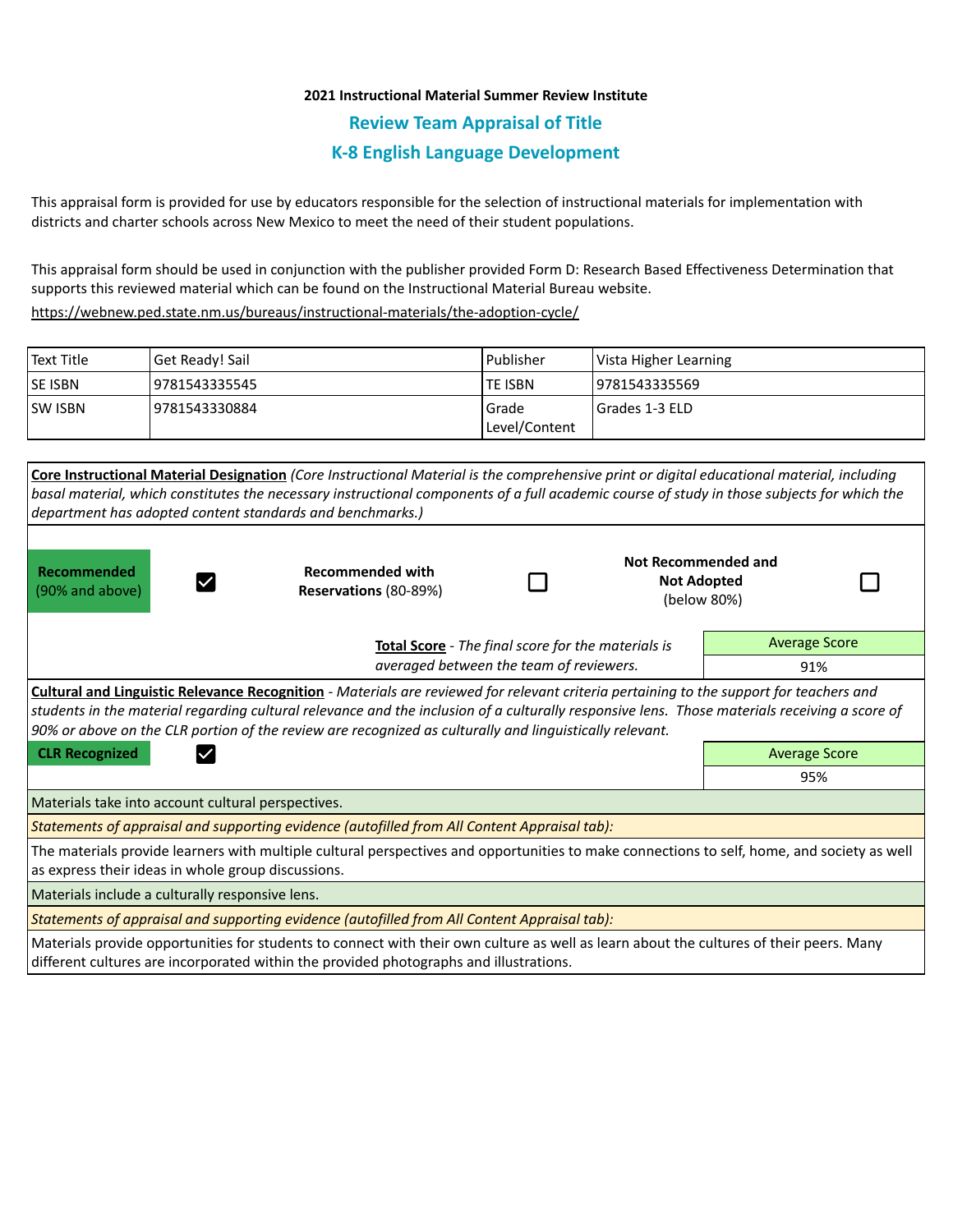**Standards Review** *- Materials are reviewed for alignment with the state adopted content standards, benchmarks and performance standards.*

Average Score

100%

Materials align with the English Language Development Standards.

*Statements of appraisal and supporting evidence:* 

Get Ready Sail Materials provides instruction for all 5 ELD standards: Language of social & instruction, language arts, mathematics, science and social studies. Get Ready Sail provides modeling and scaffolding of new vocabulary in content areas. Throughout the course of the curriculum, guidance is provided for teachers to attend to standards based instructional expectations while offering students a variety of reading, writing, speaking, and listening activities to help support student mastery of ELD standards in a variety of settings.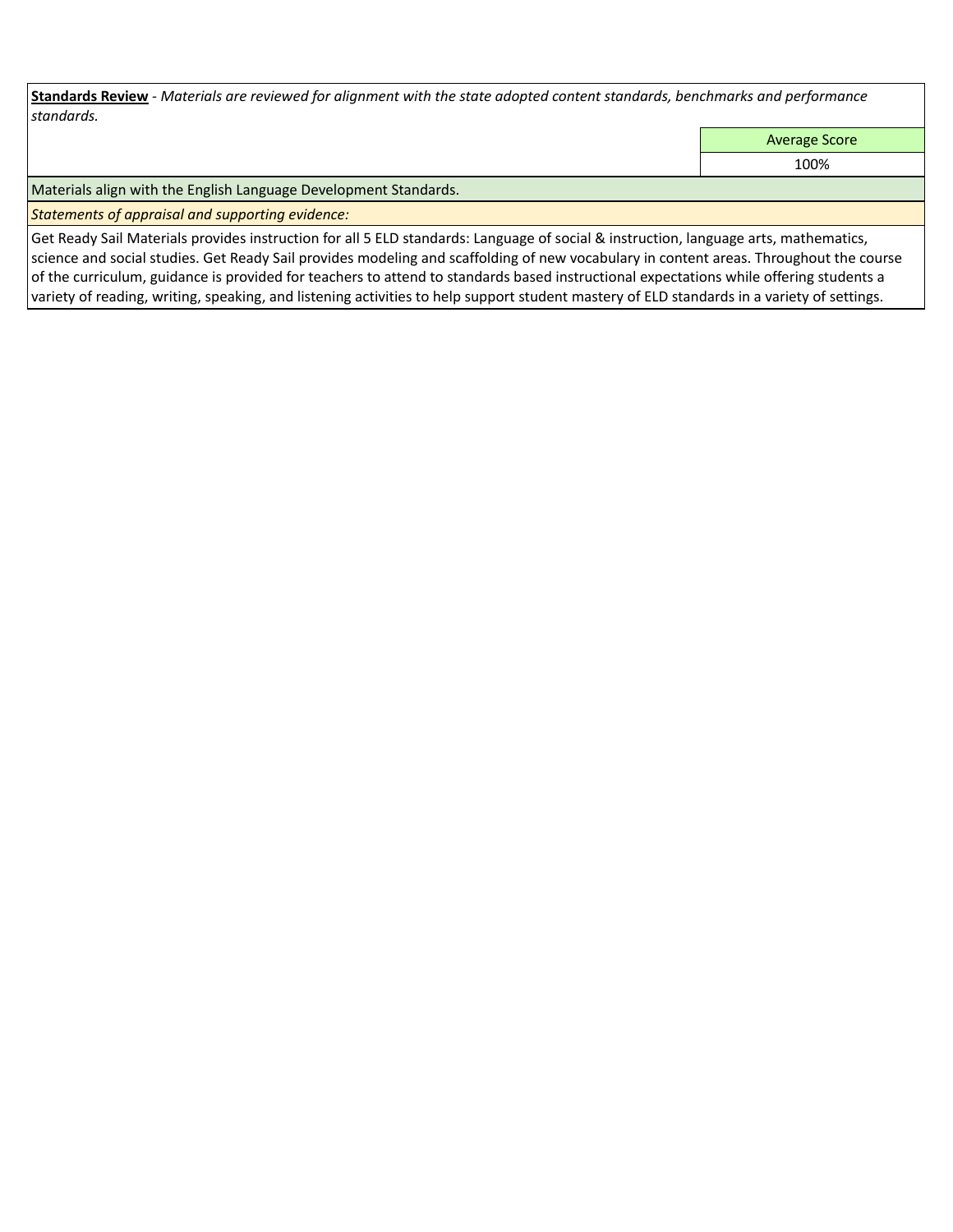**ELD Content Review** *- Materials are reviewed for relevant criteria pertaining to the support for teachers and students in the specific content area reviewed.*

Average Score

ELD materials set clear objectives in English language development and academic language development.

*Statements of appraisal and supporting evidence:* 

Materials provide goals at the beginning of the unit. Essential questions are given at the beginning of the lesson and revisited again at the end of the lesson. They do not provide language objectives or content standards and do not take into consideration the levels of English Proficiency.

ELD materials are grade-level appropriate and connected to the grade-level academic content of language arts, mathematics, science, and social studies.

*Statements of appraisal and supporting evidence:* 

Materials connect to all academic content areas. They also connect to language, phonics, words and media. Each unit has a project that can be completed. All of these areas are connected to the overall theme.

ELD materials address and support the rigorous curriculum and instructional purposes to ensure language progression in all four domains: listening, reading, speaking, and writing.

*Statements of appraisal and supporting evidence:* 

Throughout every lesson in each unit, there are multiple opportunities for students to practice listening, speaking, reading, and writing. The materials have strategies to support student work in groups. Lessons build upon one another and are scaffolded for language progression. They provide additional supports, such as sentence frames, pictures, flashcards, etc., in the lesson to be used as needed by students. There is no specific differentiation for language proficiency levels. This program provides guidance on modeling for the teacher.

ELD materials offer various assessment types in all four domains: listening, reading, speaking, and writing.

*Statements of appraisal and supporting evidence:* 

Materials provide activities for students to listen, speak and read but there are few opportunities to write. Most of the writing activities consisted of circling a choice or tracing letters. There are opportunities for students to work in small groups or independently to assess. Each lesson provides a formative assessment. The materials do not provide opportunities for various assessment types and do not include all language domains. Unit assessments are not available in the teacher edition.

ELD materials include multiple instructional supports for the various levels of English Language proficiency of students so that students build and practice English language.

*Statements of appraisal and supporting evidence:* 

The ELD materials provide instructional supports for amplify and scaffold, but do not provide specific supports for each individual proficiency level. The materials provide sentence frames, graphic organizers, illustrations/sketches, pictures, and TPR for student support. The materials provide explicit guidance for teacher modeling.

ELD materials provide several opportunities to bridge English language development and academic language development in all four domains: listening, reading, speaking, and writing.

*Statements of appraisal and supporting evidence:* 

Each unit introduces new content vocabulary through videos, pictures, discussions, and partner activities to help bridge English and academic language. All of the supports help students develop English and academic language in context. The materials provide opportunities to develop language from word level to sentence level. Students have frequent opportunities to echo and repeat during the lessons.

ELD materials align with culturally and linguistically responsive pedagogy.

*Statements of appraisal and supporting evidence:* 

The ELD materials consider student background and provide opportunity to make connections to background knowledge. Visuals are multicultural and text brings in information about other cultures. Texts are culturally and linguistically responsive. Opportunities are provided for families to be involved in sharing their culture. Materials provide cultural connections and notes to help teachers be culturally sensitive. Students are able to communicate in their home language with their peers.

ELD materials provide suggestions and recommendations for the teacher to engage culturally and linguistically diverse families and parents in supporting English language development.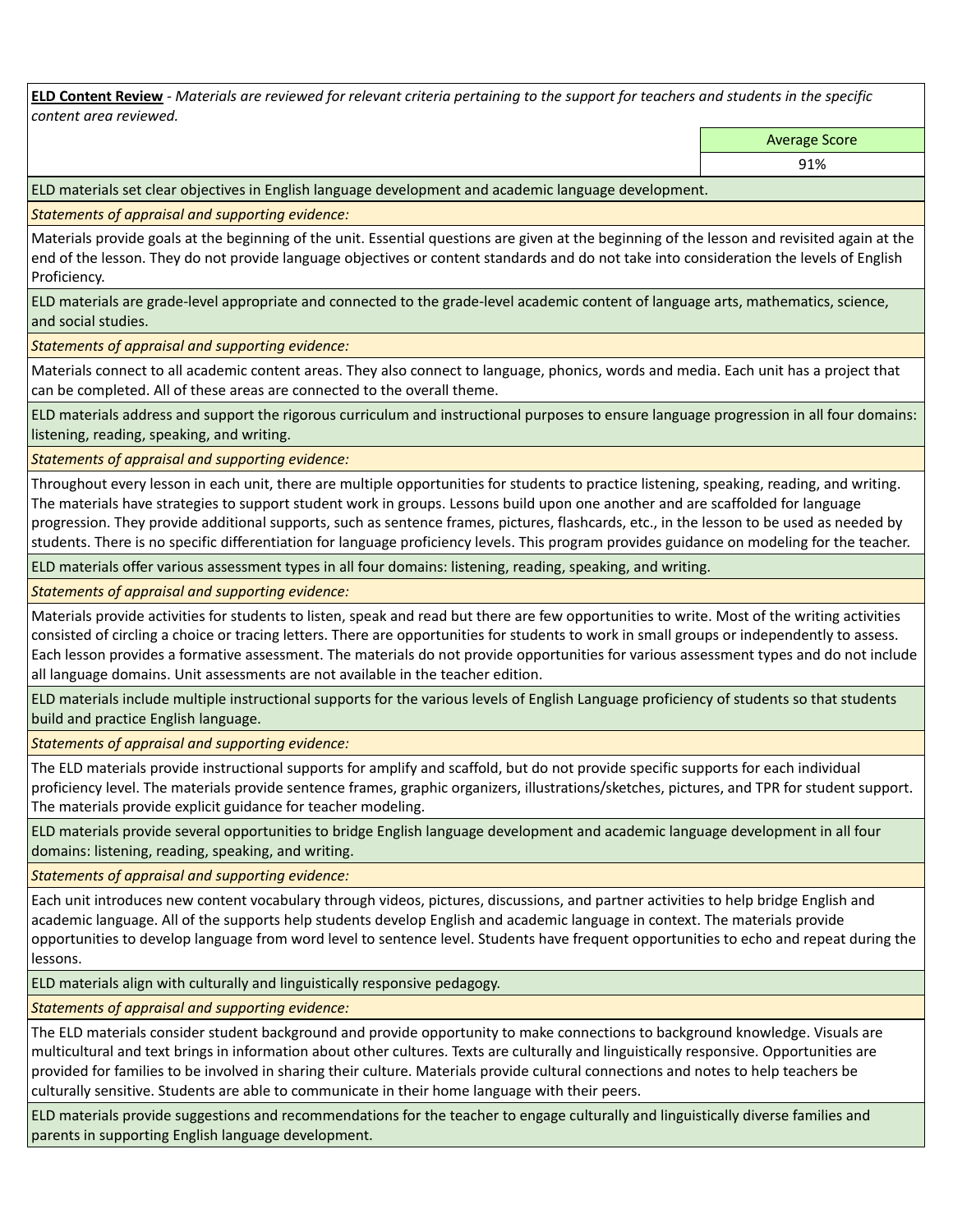*Statements of appraisal and supporting evidence:* 

Home-School connections are given throughout every unit. Lessons include opportunities to share with families or gather information from families to share with their peers. Cultural connections and notes allow students to share information about their home/culture. Opportunities are provided for families to be involved in sharing their culture. Students are able to communicate in their home language with their peers.

ELD materials support English Learners with special needs and provides multiple curriculum, instructional and assessment opportunities for their English language, and academic language development.

*Statements of appraisal and supporting evidence:* 

The materials provide differentiation for levels of scaffold and amplify, but do not give specific differentiation for proficiency levels. Materials offer multiple instructional supports through visual aids, sentence frames, TPR, flashcard, and opportunities to draw, sketch, and label. At the beginning of each unit, information about students with disabilities is provided with ideas for different areas, such as visual-spatial, processing, fine motor skills, social-emotional functioning, etc.

ELD materials provide the Three Features of Language: Word/Phrase Level, Sentence Level or (language forms and conventions) and Discourse Level / Linguistic Complexity

*Statements of appraisal and supporting evidence:* 

The materials provide a lesson on language, words and phonics, allowing opportunities to build from word level to sentence level. Every lesson begins with vocabulary and builds knowledge for students to practice academic language. Engaging activities are provided for students to enter at their level. Student grouping strategies are provided before doing independent work or presenting to the whole group.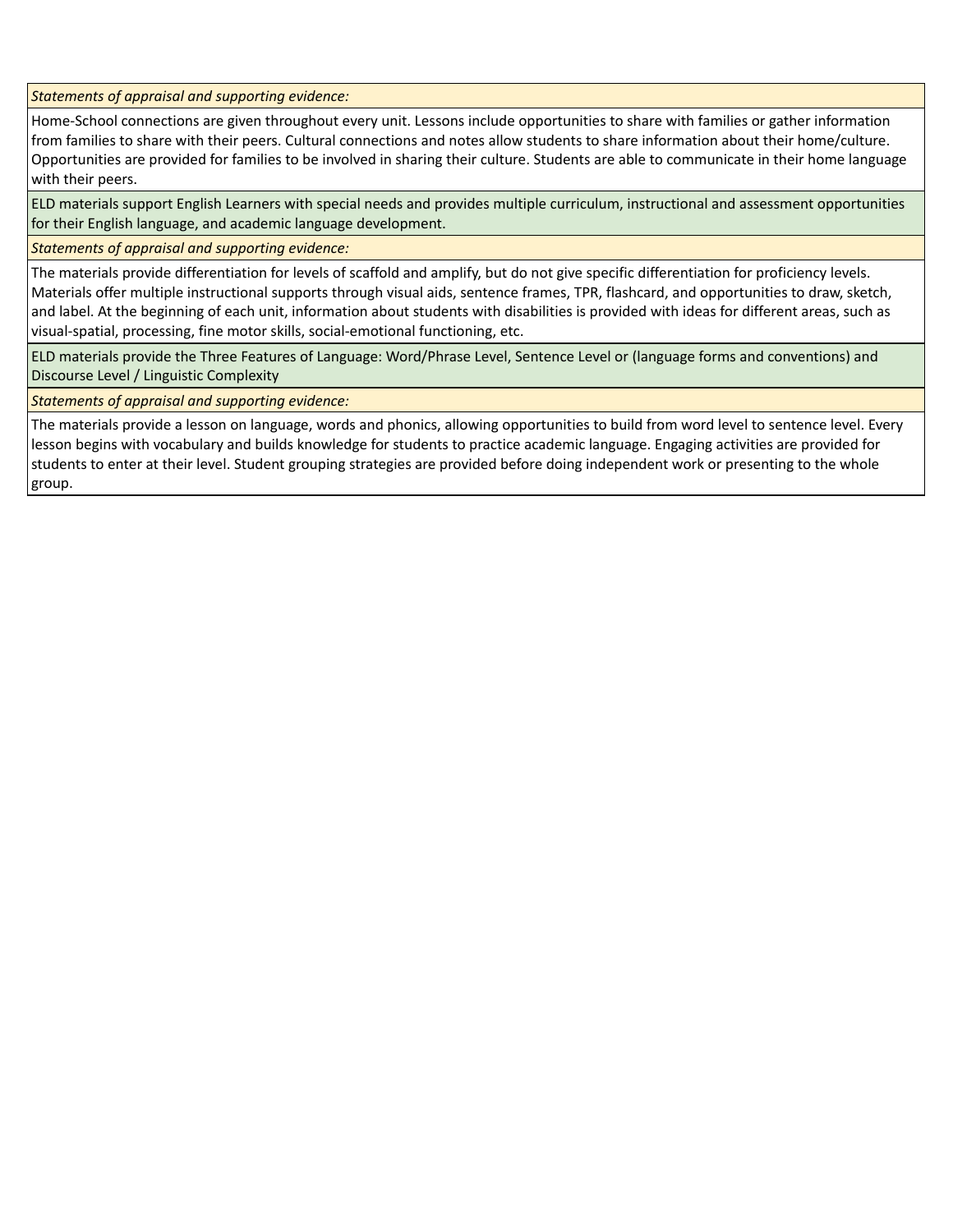**All Content Review** *- Materials are reviewed for relevant criteria pertaining to the support for teachers and students in the material regarding the progression of the standards, lesson structure, pacing, assessment, individual learners and cultural relevance.*

Average Score

90%

Materials are coherent and consistent with the standards that all students should study in order to be college and career ready.

*Statements of appraisal and supporting evidence:*

Each unit contains every content area for the ELD standards.

Materials are well designed and take into account effective lesson structure and pacing.

*Statements of appraisal and supporting evidence:*

A scope and sequence is provided for each unit. Every unit has a pacing guide as well. Units are structured the same, with routines for each content area so students are familiar with the program.

Materials support teacher planning, learning, and understanding of the standards.

*Statements of appraisal and supporting evidence:*

Teacher planning and learning have multiple supports for the structure of the unit and built-in routines. There is no evidence of specific ELD or grade-level content standards or objectives. There is explicit guidance on how to model language for students.

Materials offer teachers resources and tools to collect ongoing data about student progress on the standards.

*Statements of appraisal and supporting evidence:*

This section allows for teachers to observe and collect data, but it does not tell teachers how to assess or interpret the data or how to assess students who are struggling. Pacing guides list given assessments, but do not give examples or tell teachers what to do or how to use it to assess students. No grade level or ELD standards and objectives are provided

Materials support effective use of technology to enhance student learning.

*Statements of appraisal and supporting evidence:*

The materials provide opportunities for students to watch provided videos and listen to audio recordings where students can repeat language after listening.

Materials can be easily customized for individual learners.

*Statements of appraisal and supporting evidence:* 

Differentiation is provided for scaffold and amplify but does not provide specific supports for each language proficiency level. Teacher modeling, visual aids, and being able to communicate with others in their home language are explicitly embedded in the lessons. Home-School Connections are provided for students to make connections with academic content.

Materials give all students extensive opportunities and support to explore key concepts.

*Statements of appraisal and supporting evidence:*

Key concepts make connections to all content areas and students explore them by making connections to their home, peers, and society.

Materials take into account cultural perspectives.

*Statements of appraisal and supporting evidence:*

The materials provide learners with multiple cultural perspectives and opportunities to make connections to self, home, and society as well as express their ideas in whole group discussions.

Materials include a culturally responsive lens.

*Statements of appraisal and supporting evidence:*

Materials provide opportunities for students to connect with their own culture as well as learn about the cultures of their peers. Many different cultures are incorporated within the provided photographs and illustrations.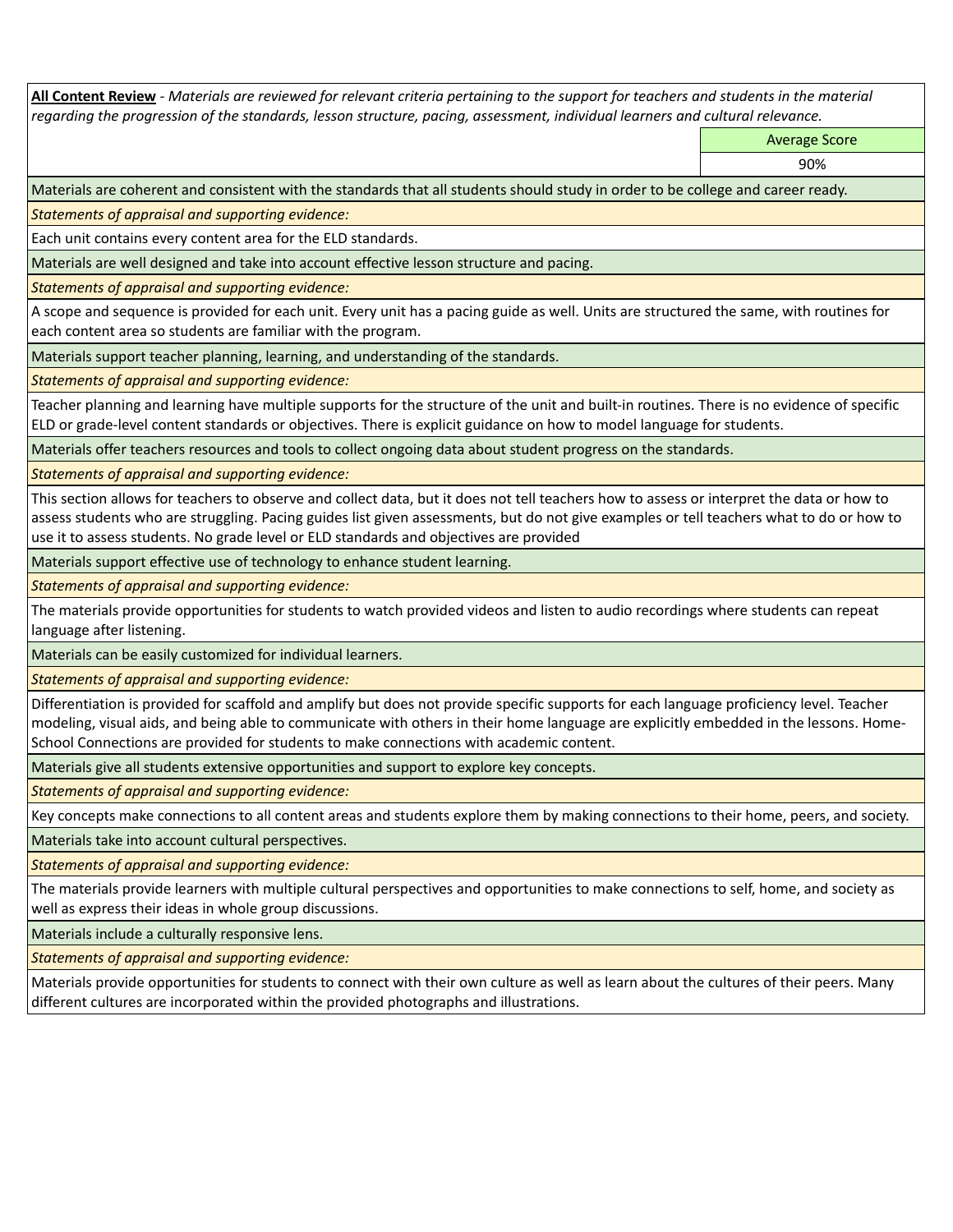**Reviewers' Professional Summation** *- These materials are reviewed by Level II and Level III educators from across New Mexico. The reviewers have brought their knowledge, experience and expertise into the review of these materials. They offer here their individual summary of the material as a whole.*

Reviewer #: 103

*Background and experience:*

I am a Level III teacher with 15 years of experience in teaching elementary general education, ELD, and Spanish dual/bilingual classes. I have a Master's degree in Elementary Curriculum & Instruction. I hold endorsements in TESOL, Bilingual, and Library Media and am a National Board Certified Teacher.

## *Professional summary of material:*

The curriculum covers the NM ELD Standards in every unit for all content areas including instruction for language, phonics, grammar, reading, and media for newcomers and students at the proficiency levels for entering/emerging. Materials address and support the instructional purposes that ensure language development in listening, speaking, reading, and writing. Materials are well designed and provide an organized lesson structure and routine, which is consistent throughout all units. Multiple instructional supports are included for below and advanced students so students develop and practice English language and academic language of each content area. It is lacking instructional supports for specific English proficiency levels and students with disabilities. The materials provide learners with opportunities to make connections with home and culture as well as express their ideas. Videos are provided at the beginning of each unit to activate prior knowledge and develop background knowledge of the topic and vocabulary and audio recordings. These give all students opportunities and support to explore key concepts. Formative assessments are provided for mostly listening and speaking domains for one proficiency level and do not provide guidance for modifications for other proficiency levels. Rubrics and scoring guidance are not offered in the teacher editions.

Reviewer #: 104

*Background and experience:*

I have worked as a primary elementary teacher for 21 years. I am a level III teacher with an endorsement is TESOL. I have a Master's degree in Curriculum and Instruction. I have taught as the English component of a 50/50 Dual Language team for 16 years at the primary level.

*Professional summary of material:*

The materials provide many opportunities for students to practice listening, speaking, reading and writing through all content areas. The units are structured with built-in routines, providing students and teachers with structure. Each unit begins with language development and has sections connecting to language in action, word practice, mathematics, science, social studies, and media. Each content area is based around the unit theme, allowing students many opportunities to practice the academic vocabulary. Lessons take into consideration student background and provides opportunity to make connections to background knowledge. Visuals are multicultural. Teachers also have multiple opportunities to model expectations prior to students working in pairs or independently. Whole group, small group, and partner activities are embedded throughout the unit to allow all students to participate at their language proficiency. The material does provide examples of scaffolds and amplifying (enrichment) for students, but does not break it down based on English language proficiency levels. The assessments do not provide support or guidance on scoring or using the assessments to support students that need reteaching or enriching.

| Reviewer #:                                                                                                                            | 105 |  |  |  |
|----------------------------------------------------------------------------------------------------------------------------------------|-----|--|--|--|
| <b>Background and experience:</b>                                                                                                      |     |  |  |  |
| I am a Level III licensed teacher with a TESOL endorsement and Master's degree in Curriculum and Instruction with emphasis in Literacy |     |  |  |  |

Studies. I have 15 years of teaching experience in first through fifth grade, ELD and the English side of a 50/50 dual language classroom. *Professional summary of material:*